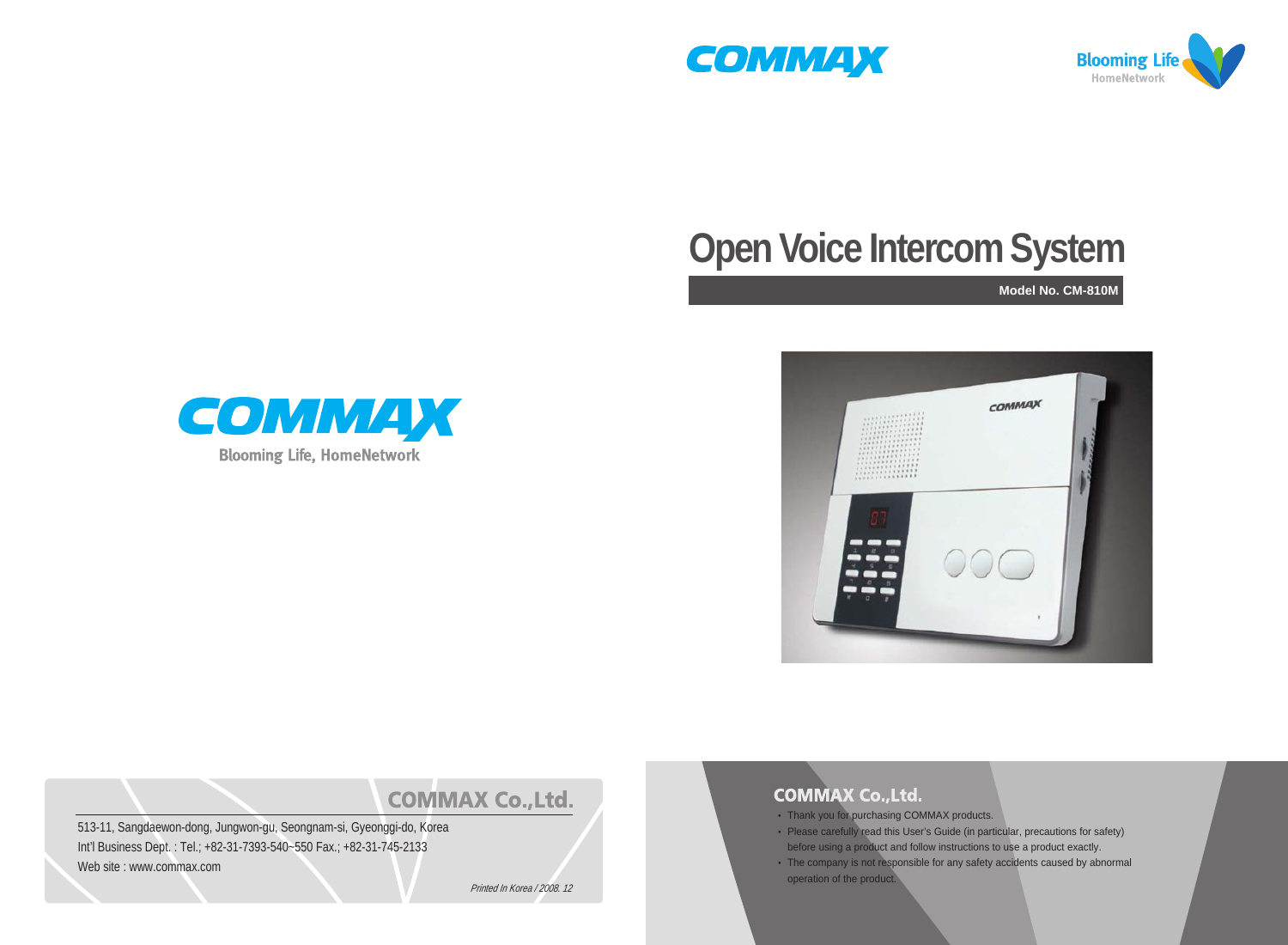# **Contents**

| 4. Operational functions manufactured contains 5 |  |
|--------------------------------------------------|--|
|                                                  |  |
|                                                  |  |
|                                                  |  |

|                    | Instructions for users                                                                                                                        |
|--------------------|-----------------------------------------------------------------------------------------------------------------------------------------------|
| Level-B<br>product | The product is registered for electromagnetic<br>compatibility for household use and can be<br>used in all areas including residential areas. |

# 1. Greetings

- ↞Thank you very much for purchasing of COMMAX products.
- ↞Please read carefully this user manual and follow its rules.
- ↞This intercom can be used in offices, and shopping outlets, and provide convenience to use communication on long distances.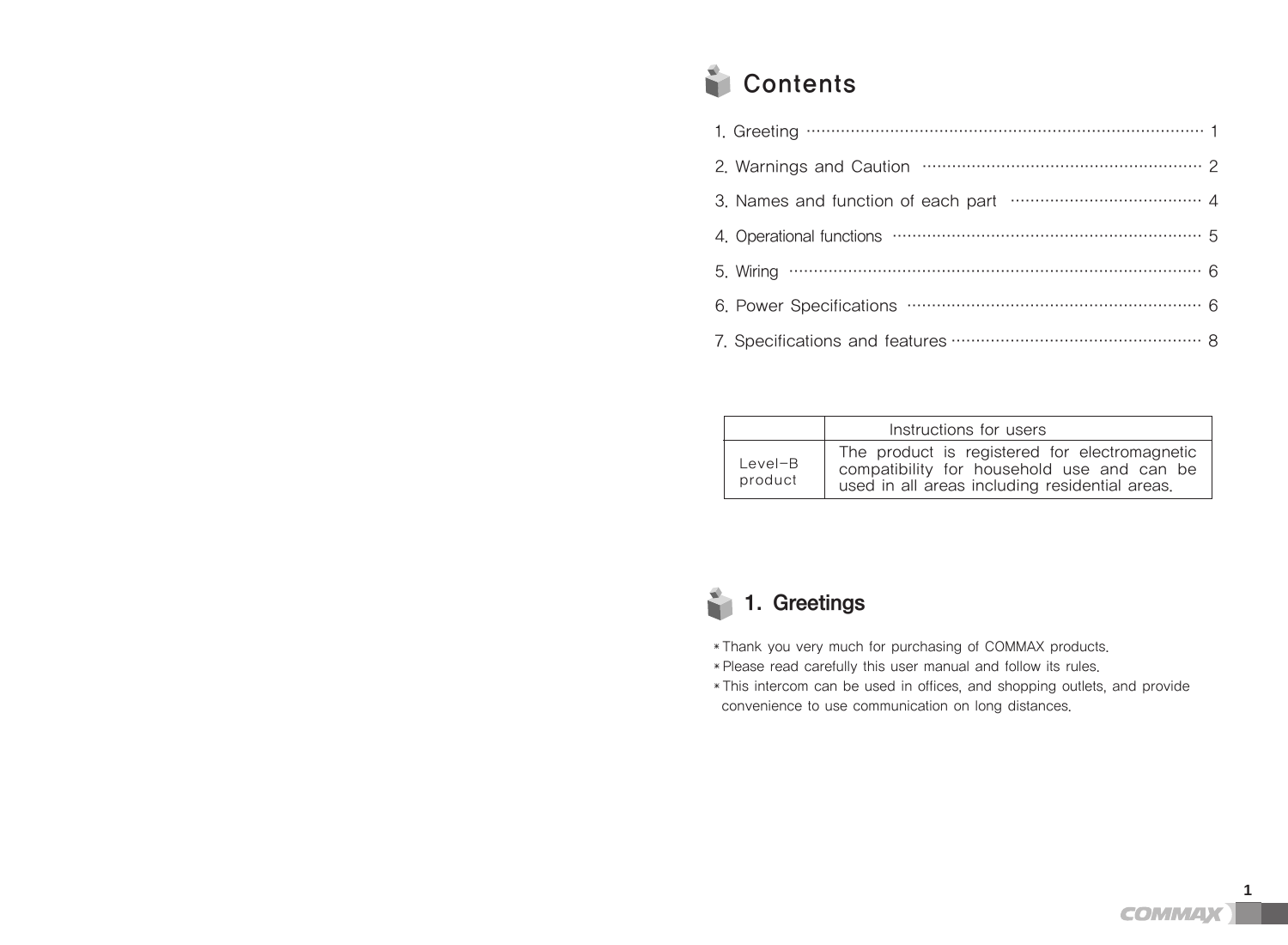# 2. Warnings and caution

Please follow the things described below in order to prevent any danger or property damage.



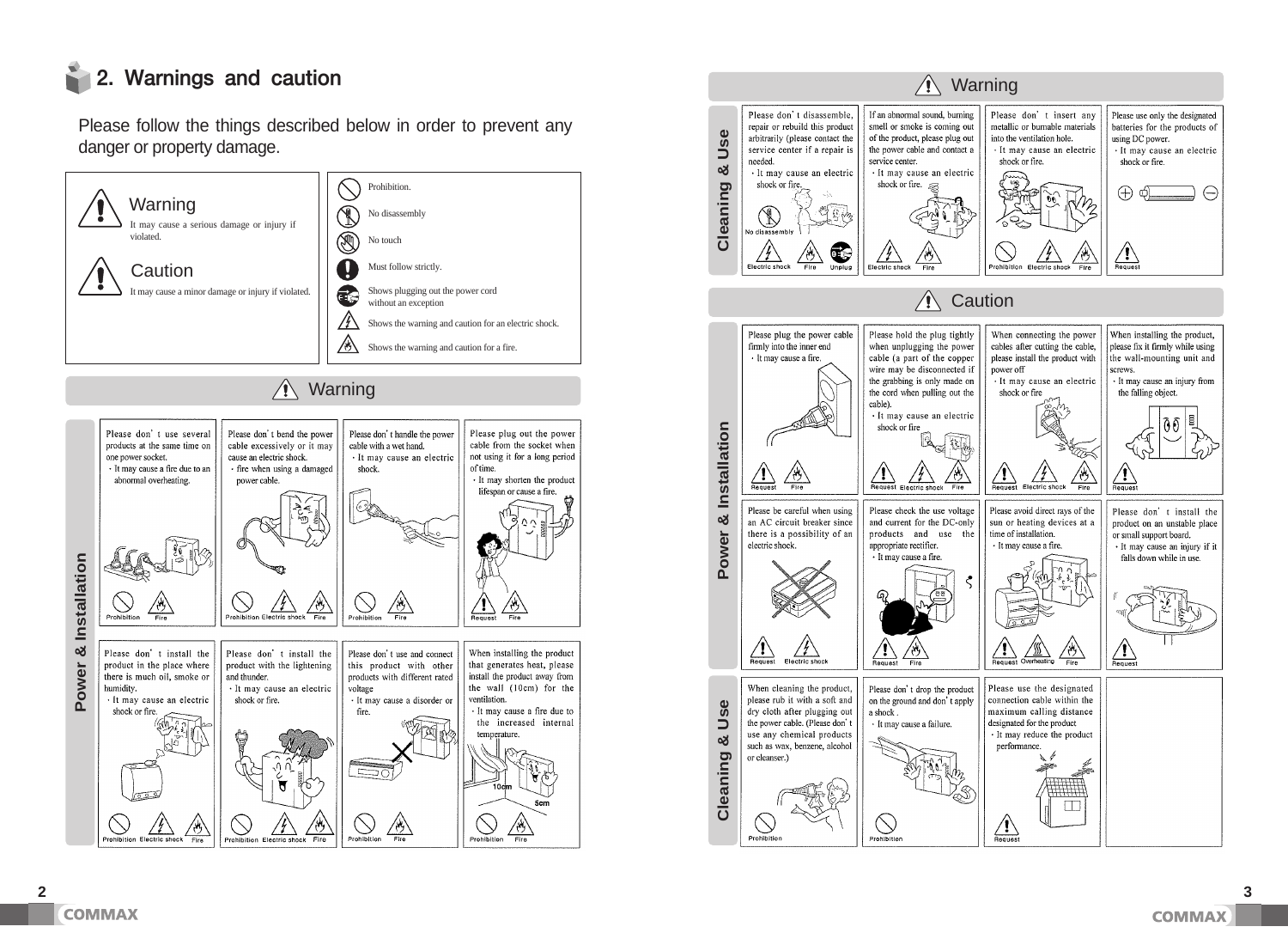# 1 3. Names and function of each part 4. Operational functions



| <b>NO</b>     | Description                    |
|---------------|--------------------------------|
| $^\circledR$  | Speaker                        |
| ②             | FND display unit               |
| $\circled{3}$ | Ten kev                        |
| ④             | PRIVACY function               |
| 5             | LOCK(Hands-free communication) |
| $\circled6$   | TALK (Conversation)            |
| $\circled7$   | Receiver Volume Control        |
| $\circledR$   | Call Sound Volume Control Dial |
| 9             | <b>MIC</b>                     |

- •Receiver Volume Control: Regulating of voice of opponent, coming from outside.
- •Calling Out Volume Control: it regulates volume of calling sound.
- •PRIVACY Button: when this button is pushed, even under communication, voice of this person will not be transmitted to the other party. (preventing of eavesdropping is possible)

As CM-810M does not have a handset, you should press "Talk" button, during conversation, and press again one more time "Talk" button in order to finish conversation.

### 3-1 Name of each part of CM-810M  $4-1$  Setting methods before usage and precautions

#### 1) Setting of Melody ID

- If you press for 2 seconds button " \* ", beep voice will sound and bell sound will enter setting mode.
- Word "Sd (SOUND)" will be shown in Display window, and current number of melody (initial number: 01) will flicker.
- At this moment, if you press 1 or 2, appropriate melody will be in effect.
- After melody is selected, push button  $*$   $*$  and finish melody selection.
- By pressing melody selection and button " # ", device will be automatically enter to ID setting mode
- ID in display window, and current ID (initial number: 01) will be sequentially flickered.
- After setting of ID is done, press " # "and setting for use will be over.

#### 2) Precautions

- Setting of ID should be done from 1 to 10 according to wiring state.
- In order to go over among Melody and ID setting, press "\* (Example): For setting only ID : pressing about 2 seconds button " \* "+ button " $*$ " + set ID number + button " $\sharp$ " For setting only melody: pressing about 2 seconds  $*$   $*$   $*$  + Number of setting melody  $+$  button  $**$
- After entering into setting mode, if you do not press any button for 10 seconds, it will automatically go to initial state.

5-2 Master Station\_CM-810M How to use, guidelines for CM-810M

#### \*\* When you want to call and begin to talk

- 1) Press ID number of device to be called and then press button " # ".
- 2) If bell lasts over 1.5 seconds, conversation mode automatically opens. Example: Calling to ID number 1: press  $4 + #$  (Bell sound will occur)  $"$
- When you press wrong number, error beep sound will occur. (It is possible to call from 1 to 10, and impossible to call into its ID number).
- When you enter wrong number, press " \* " and it will be annulated.
- 3) When calling, press Talk button and speak, release Talk Button, when listening.
- When talking is over, press again button<sup>r</sup># and finish conversation.

#### \*\* When you are called from other unit and want to speak

- 1) If there is a call coming from another unit, you will see in display window "A(call)" words appear, after 1.5 seconds it get automatically in to speaking mode with appearing of "N" in display.
- 2) During of transmission it is possible to talk without handling any button.
- 3) If you press privacy button, it will be impossible to make eavesdropping over master unit.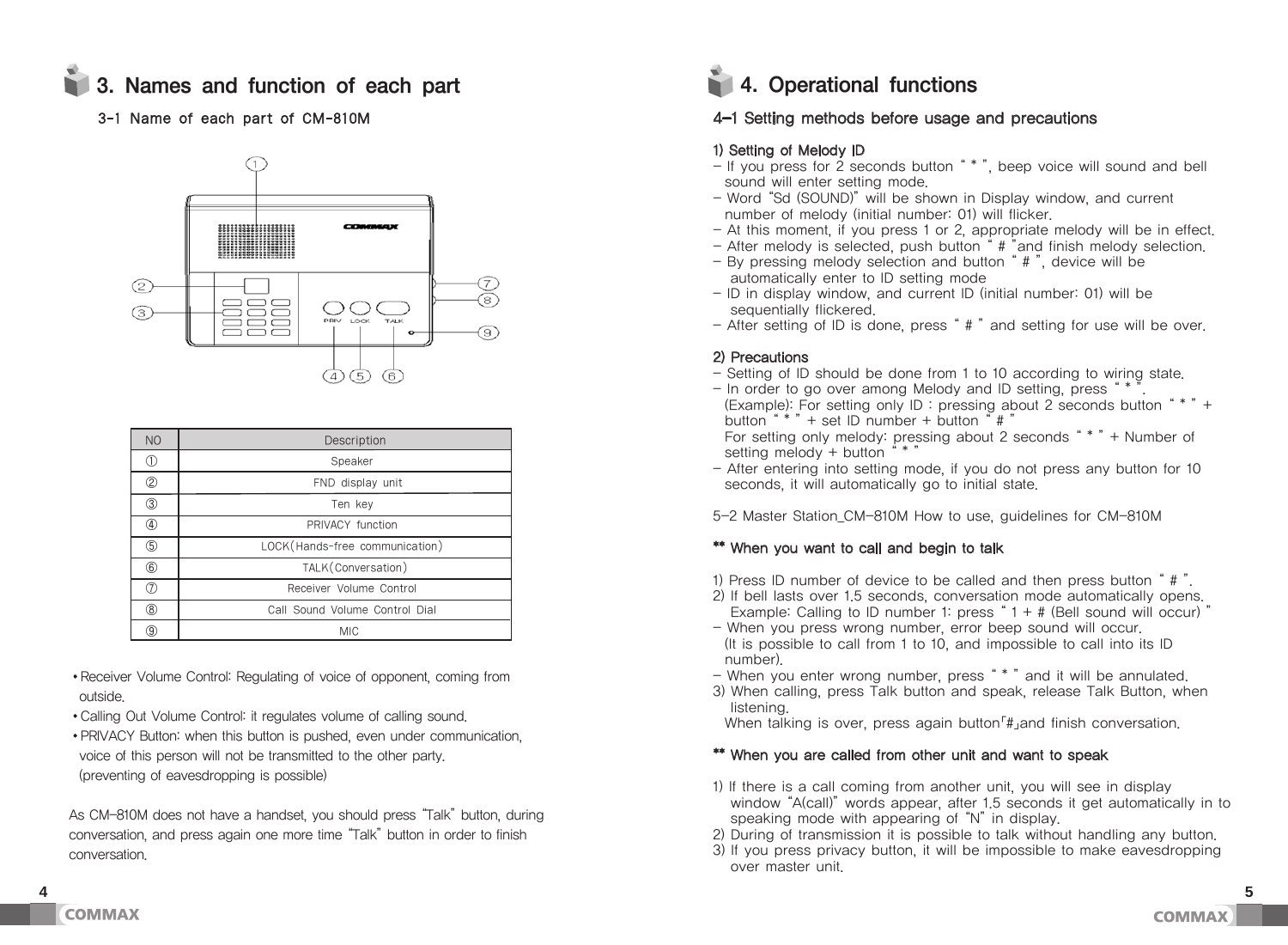



#### 5-1 Wiring method

#### - This product use LINE CORD terminal for wiring.

- 1) Terminal 10P: It connects with LINE CORD 10P CONNECTOR. Number of this unit will be connected to terminal "L".
- 2) Terminal 4P : It connects with LINE CORD 4P CONNECTOR.  $(+,-, \textcolor{red}{\sqcup}1, \textcolor{red}{\sqcup})$
- \*\* It is recommended to use Adaptor 12V Trans Type.

### **This product is different specifications** composition schema is different by distance of power supply units and  $\eta$

of installing intercom units. supply units and quantity of installing intercom units. This product's composition schema is different by distance of power

#### 6-1 When we use only one RF-1A(DC12V/1A) (distance 50M)



- In case of usage of 12V/1A as it is in picture, maximum 4 units will be connected. be connected. - In case of usage of 12V/1A as it is in picture, maximum 4 units will
- It is needed to wire adaptor and first CM-810M at maximum closest way within 1 meter.
	- It will possible to wire in parallel way by every 50 meters.

**6-2 When we use only one RF-1A(DC12V/1A) (Distance 100M)** 

### **6-2 When we use only one RF-1A(DC12V/1A) (Distance 100M)**  6-2 When we use only one RF-1A(DC12V/1A) (Distance 100M)



- It is needed to wire adaptor and first CM-810M at maximum closest way within 1 meter.
- A distance between first and second units of CM-810M will be about **100 meters. 6-3 When we use the west two RF-120 When we use the west two RF-120**  $100$  meters.

### 6-3 When we use two RF-1A (DC12V/1A). (Distance 50M / 100M)



- It is needed to wire as closest as possible first CM-810M with power within 1 meter
- within I meter.<br>- Second and third CM-810M should be connected to each other in parallel way and installed in every 50 meters. - Second and third CM-810M should be connected to each other in parallel way and installed in every 50 meters.
- After installing first CM-810M unit in 100 meters distance from fourth CM-810M unit, turn on second power supply. CIVI-OTUM UTIII, IU
- Place fourth unit of CM-810M maximum close to the power supply unit, within 1 meter. - Place fourth unit of CM-810M maximum close to the power supply unit, within 1 meter.
- unit, within a meter.<br>- Place fifth and sixth CM-810M units by 50 meters distance from each other in parallel way. - Place fifth and sixth CM-810M units by 50 meters distance from each other in parallel way.  $-$  Place fifth and sixth CM-810M units by 50 meters distance from

#### $\bullet$  **6-4 When we use 2** pieces RF-1A(Detailed 200M at maximum  $\bullet$ **6-4 When we use 2 pieces RF-1A(DC12V/1A) (distance 200M at maximum)**  6-4 When we use 2 pieces RF-1A(DC12V/1A) (distance 200M at maximum)



- Place first CM-810M and power supply unit within 1 meter in wiring.
- Please place first CM-810M and second CM-810M within 200M rease place first CM-910M and second CM-910M<br>distance and turn on the power.
- **6 7** alstance and turn on the power.<br>- Please install second CM-810M Unit and power supply unit within 1 meter. Please mister second CM-910M on the and power supply and within 1  $-$  Please install second CM-810M Unit and nower supply unit within 1